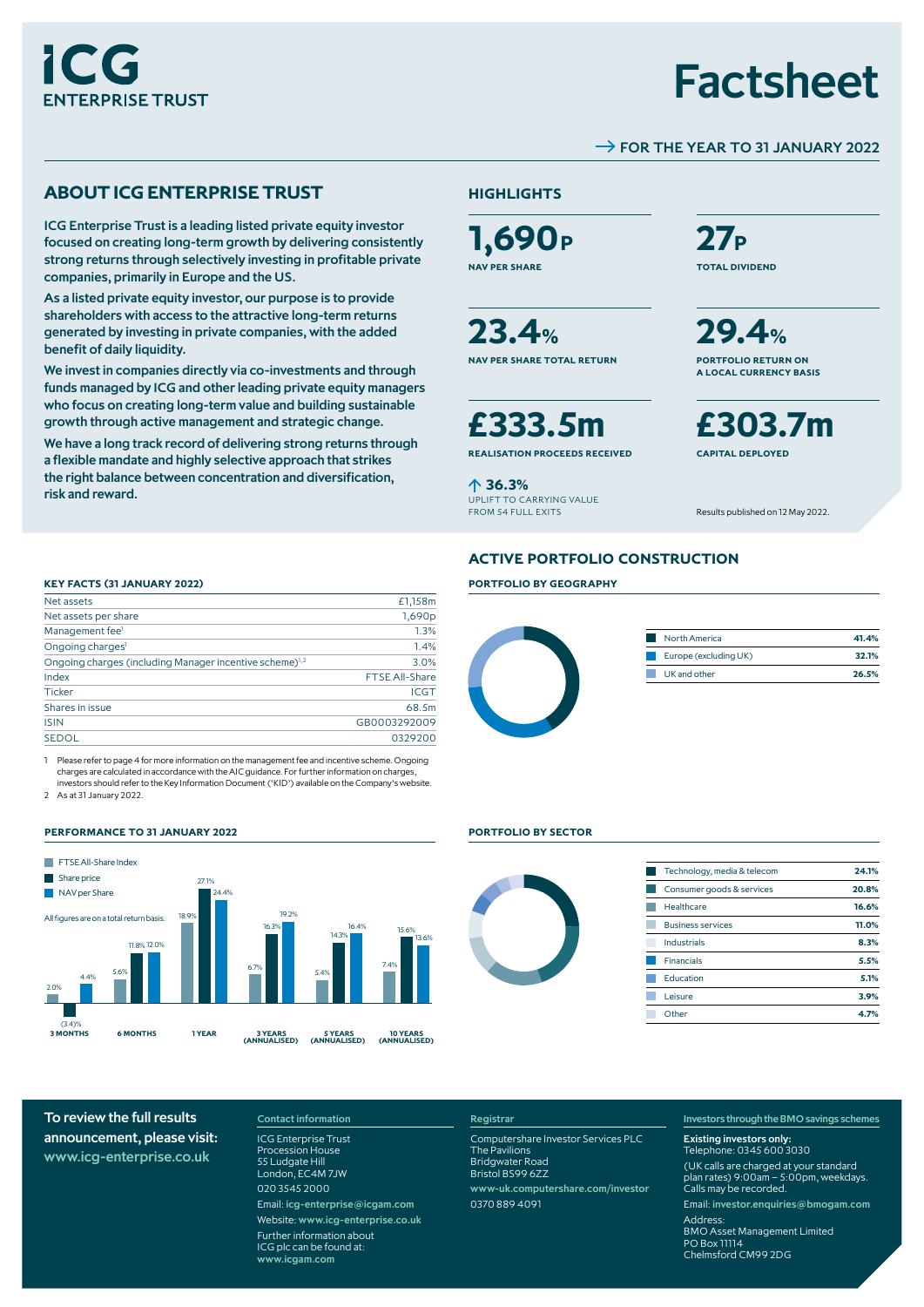#### **OLIVER GARDEY, HEAD OF PRIVATE EQUITY FUND INVESTMENTS, COMMENTED:**

"This has been a very successful year for ICG Enterprise Trust, generating significant value and making attractive new investments. At 31 January 2022, the NAV per Share stood at 1,690p, representing NAV per Share Total Return of 24.4% for the year.

We have extended our track record of delivering strong growth in our Portfolio, generating a 29.4% Portfolio Return on a Local Currency Basis over the Last Twelve Months. This represents our 13th consecutive year of double-digit growth. These returns reflect strong underlying performance of our investments, as well as our continued track record of realising assets at a significant Uplift To Carrying Value.

We and our managers continued to identify attractive opportunities to make new investments. During the year we invested £304m and made new primary Commitments to funds totalling £190m. During periods of elevated transaction activity, as we saw over the last year, selection and judgement are even more crucial. I am proud of the dedicated team within ICG Enterprise Trust, who maintained a disciplined approach to constructing a portfolio for defensive growth.

We are well-positioned to navigate periods of uncertainty, with a diversified Portfolio that reflects our focus on buyouts of high quality, cash generative companies that have attractive market positions and robust levers for growth."

#### CONSISTENTLY STRONG PORTFOLIO PERFORMANCE

►Portfolio valued at £1,172m on 31 January2022

- ►Portfolio Return on a Local Currency Basis of 29.4% for the year, representing a 13th consecutive year of double-digit growth
- ►High Conviction Investments (48.9% of the Portfolio) generated local currency returns of 23.1% during the year (23.9% five-year annualised return)
- ►Third Party Funds (51.1% of Portfolio) generated local currency returns of 36.0% during the year (17.8% 5-year annualised return)
- ▶ Broad-based gains across High Conviction Investments and Third Party Funds, supported by a number of exits at significant Uplifts to Carrying Value
- ►Secondary Investments made during the year have already shown positive returns, benefitting from the performance of a mature portfolio of invested assets.
- ►Strong performance in underlying assets: the Top 30 companies generated LTM revenue growth of 27.1% and LTM EBITDA growth of 29.6%.

#### NEW INVESTMENT AND COMMITMENT ACTIVITY

- ►£303.7m of Total New Investment in the year; £185.6m (61.1%) invested into High Conviction Investments with the remaining 38.9% (£118.1m) being drawdowns on commitments to Third Party Funds
- ►Investment activity aligned to our strategic goals: increasing our weighting towards High Conviction Investments, maintaining our North American exposure, and expanding our Secondary Investment programme
- ►Within the £186m of new High Conviction Investments, we invested a total of £80.0m into 10 new Direct Investments, and £5.1m of follow-on investments, across 11 existing portfolio holdings
- $\blacktriangleright$  During the year we made a total of  $f189.9$ m of new Commitments to funds, of which £117.3m was to ICG-managed funds and £72.6m was to Third Party Funds

 $\blacktriangleright$  In the period we made combined Commitments of £69.3m into seven new Third Party Funds, four of which were to new managers for ICGT, demonstrating our continued ability to identify new opportunities to work with leading managers

#### REALISATION ACTIVITY

- ► Highest level of Realisation Proceeds in the last five years, representing 35.1% of FY21 closing Portfolio value
- ►Total Proceeds of £342.9m, comprised of £33434.5m of realisations from individual companies and £9.4m of proceeds from Fund Disposals
- ►During the year there were 54 Full Exits, generating proceeds of £210.5M. Full Exits were completed at an average Uplift to Carrying Value of 36.3% and 2.6x average Multiple to Cost

#### BALANCE SHEET AND FINANCING

- ►Total liquidity of £208.4m, comprising £41.3m in cash and £167.1m in undrawn bank facilities
- ►Portfolio represented 101.2% of net assets
- ►Undrawn commitments of £418.6m, of which 22.9% (£95.8m) were to funds outside of their investment period

#### DIVIDEND AND SHARE BUYBACK

- ►Continued commitment to follow a progressive dividend policy, delivering a sixth consecutive year of dividend increases in FY22
- ►Fourth quarter dividend of 9p per share, bringing full year dividend to 27p, a 12.5% increase on FY21
- ►Buyback of 250,000 shares completed during FY22 at an average price of 1,070p, reflecting an incremental cash return to shareholders of £2.7m

#### ACTIVITY SINCE QUARTER END

- ►Realisation Proceeds of £92m
- ►New Investments of £70m, 52% into High Conviction
- ►Three new Fund Commitments, totalling £79m
- ►Revolving Credit Facility increased to €240m (previously €200m), in keeping with ICGT's increased Net Asset Value, and maturity extended by one year to February 2026



1 Includes ICG-managed funds and direct investments.

As a percentage of Portfolio value.

3 All or part of investment held directly as a third party co-investment or acquired as part of third party secondary purchase. 4 Five-year local currency returns to 31 January 2022.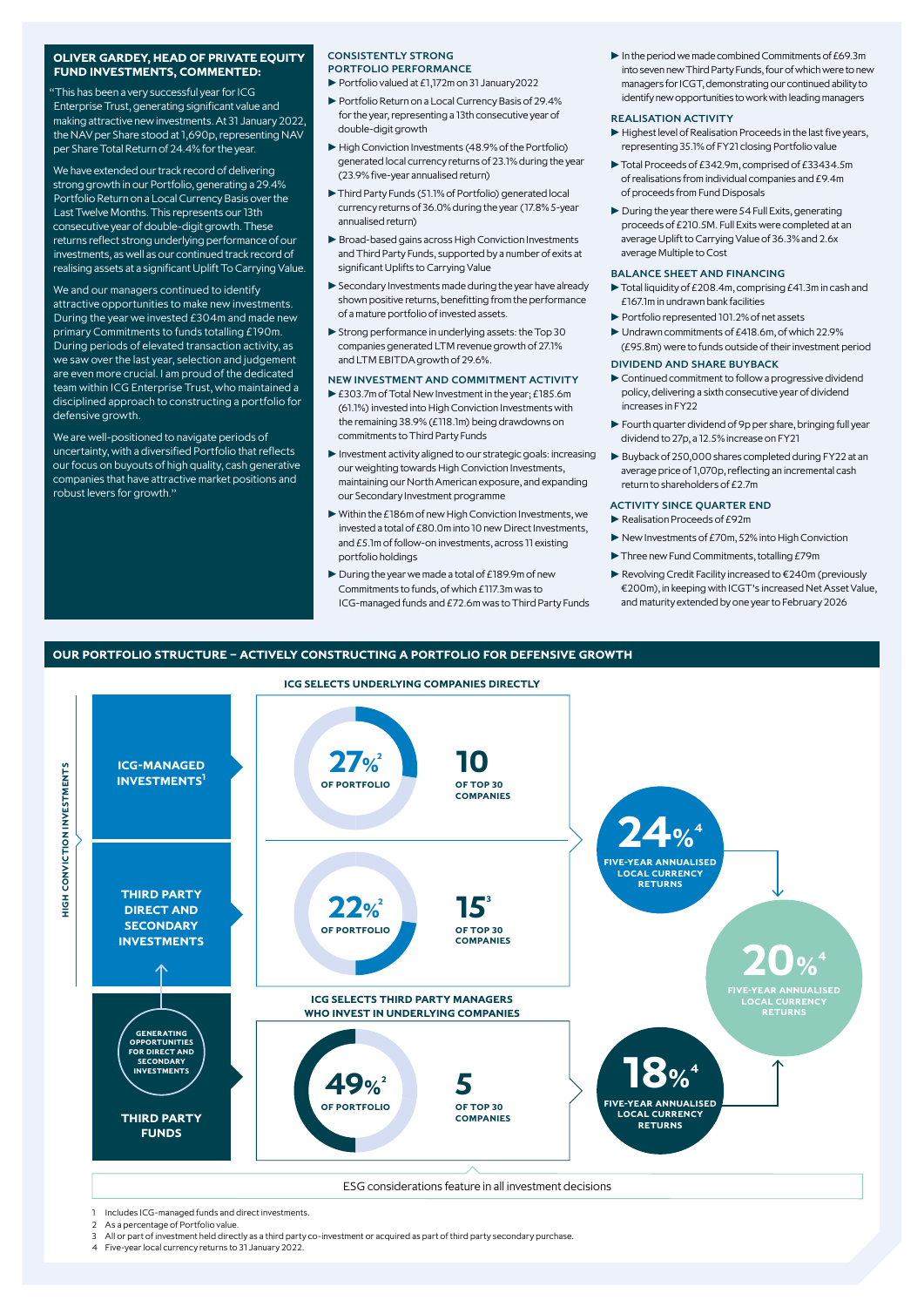#### **OUR INVESTMENT STRATEGY A HIGHLY FOCUSED APPROACH GENERATING ATTRACTIVE RETURNS**

#### **ALL PRIVATE EQUITY**

#### **BUYOUTS**

More consistent returns with lower risk than other private equity strategies.

**DEVELOPED MARKETS**

Primarily in Europe and the US which have more established private equity sectors and more experienced managers.

**MID-MARKET AND LARGER DEALS** More likely to be resilient to economic cycles and typically attract stronger management teams than smaller companies.

**LEADING PRIVATE EQUITY MANAGERS** With track records of investing and adding value through cycles.

We focus on the buyout segment of the private equity market, in which target companies are profitable, cash generative and more mature. Within buyouts, our focus is on mid-market and larger transactions, partnering with leading private equity managers in developed markets.

**DEFENSIVE GROWTH COMPANIES**

Through this approach, we aim to maintain a portfolio of companies with defensive growth characteristics as we believe these companies will generate the most resilient and consistently strong returns over the long term.